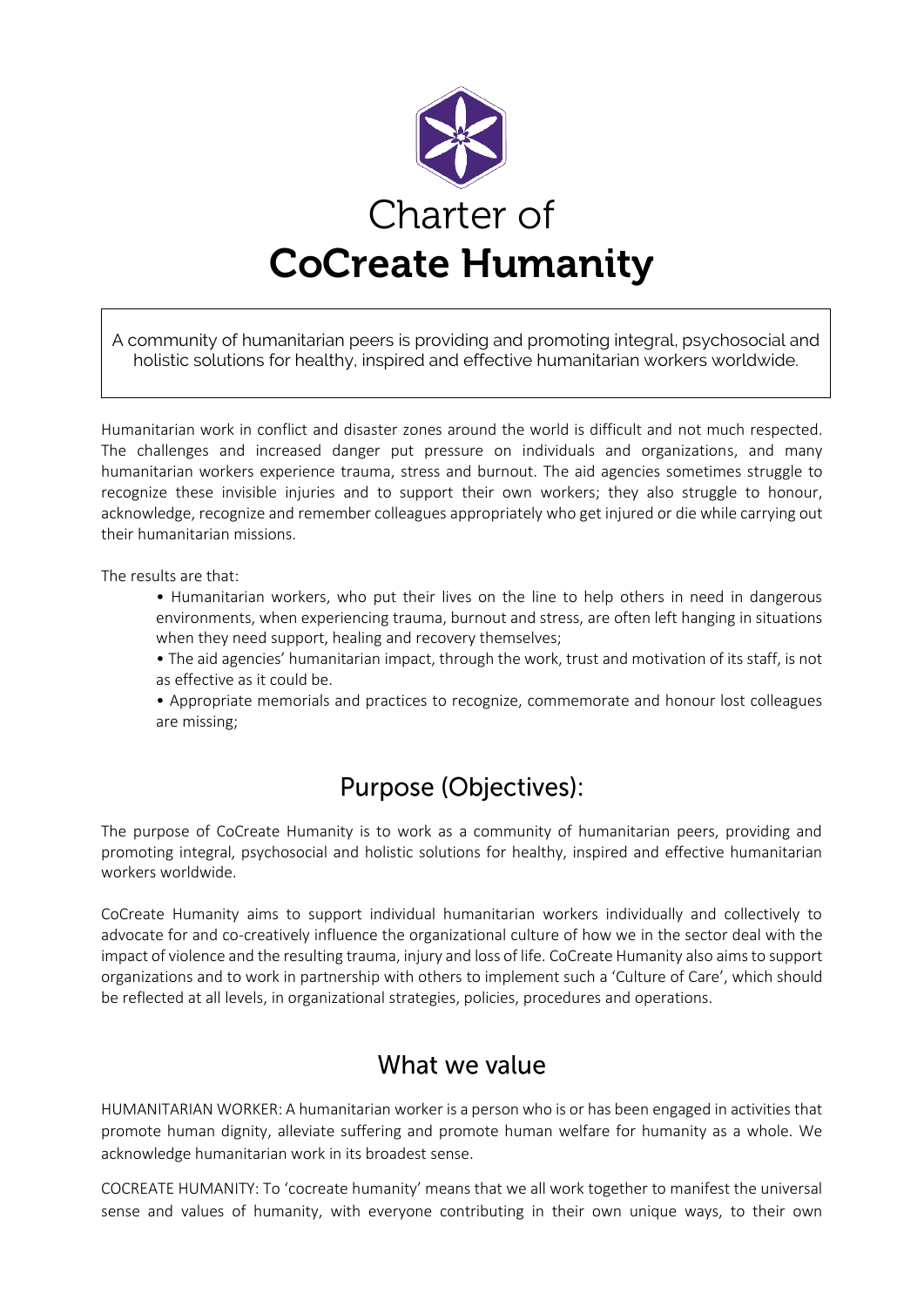potentials. What we aim to achieve as humanitarians in the world, congruently, we will also apply in the way how we act among ourselves, in a consistent set of practices that invite us to reclaim our inner wholeness and bring all of who we are to work.

DIVERSITY: Every person is on their own unique path to unfold their full potential. There is no single exclusive way to approach the resolution of trauma, burnout and stress. We include all humanitarians, welcoming their diversity, and stand in solidarity with them.

CULTURE OF CARE: A culture of care is present in an organisational context when it provides timely and effective caring response mechanisms, supporting workers - helping them understand, cope with, heal and recover from the individual and collective impact of the violence that they and/or their colleagues are exposed to in the environments in which their organisation is active. A culture of care is also present when colleagues who lost their lives while carrying out their humanitarian mission are duly honoured and remembered, individually and over time*.*

# **Projects and Initiatives:**

CoCreate Humanity is a Geneva, Switzerland based association with global reach, working with both individual humanitarians and organisational partners, seeking to achieve its goals by engaging in issues such as:

- Prevention and preparedness: helping to ensure physical and psychological safety of staff on humanitarian assignments

- Acknowledgement and support: recognizing the efforts and suffering endured by those humanitarians affected directly and indirectly by visible and invisible injuries, and how we support them and their dependents

- Memory: commemorating and honoring those who have lost their lives while carrying out humanitarian missions

- Accountability: recording, learning from and sharing knowledge of security incidents and their impacts, and advocating for improved strategies, policies and procedures

CoCreate Humanity does this by:

### Creating and maintaining an inclusive community of humanitarian peers for our mutual support

For example:

- Creating both virtual (online) and physical meeting opportunities that enable and encourage communication, solidarity among humanitarian workers as well as peer-to-peer and self-help networks worldwide
- Create and maintain platforms and places that bear testimony to humanitarian work and serve as a memorial to those who have lost their lives while on a humanitarian mission

#### Providing support services to humanitarian peers

For example:

- Provide confidential spaces for individual and personal debriefing and expression, outside of the confines of an employment relationship
- Providing information and support services for victims of stress, burnout and PTSD
- Supporting individuals who are seeking redress from current or former employers for visible and invisible injuries sustained during the course of their humanitarian work
- Provide programs to support social and economic (re)integration
- Provide support to internal employee resource initiatives within humanitarian agencies and NGO's